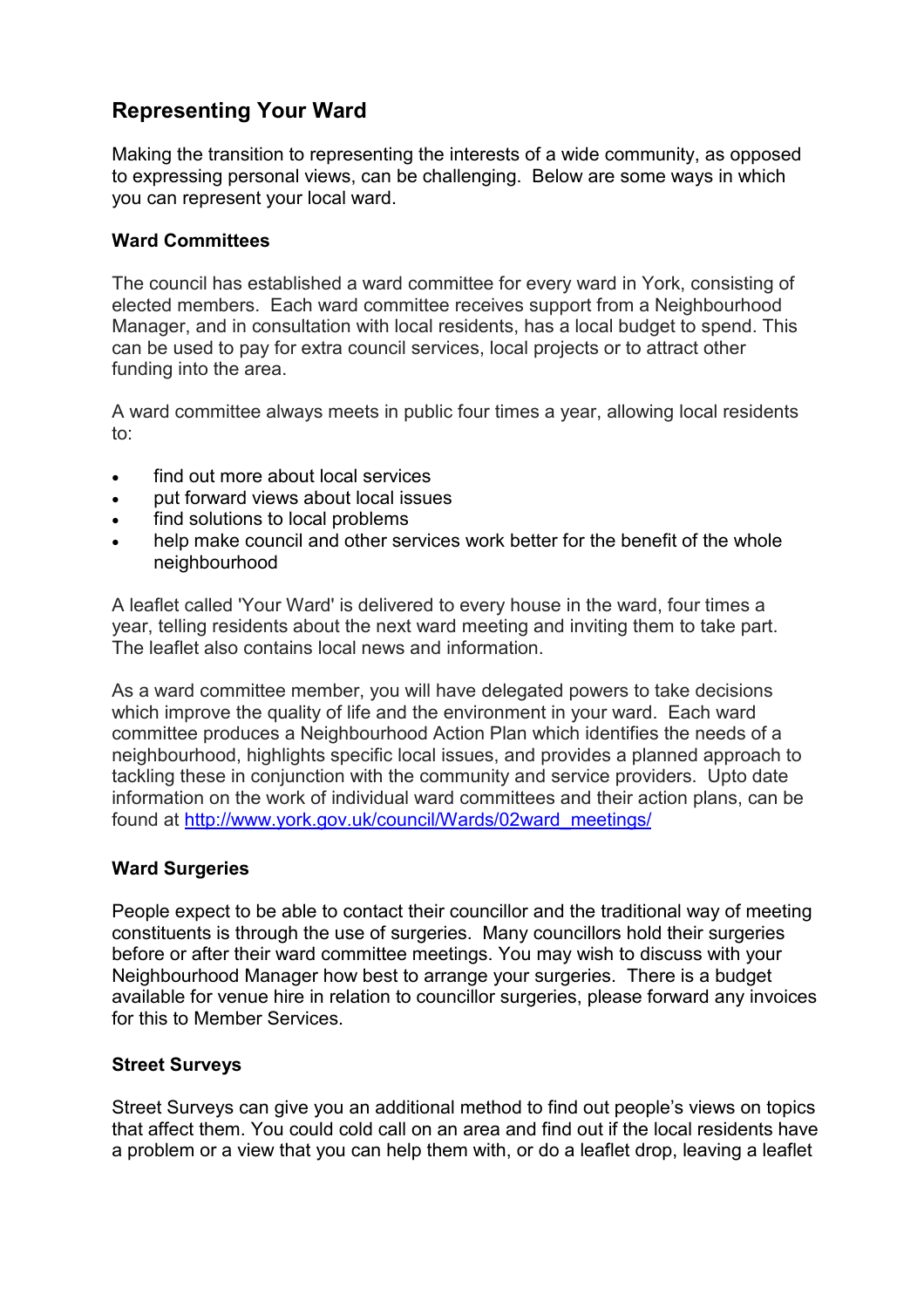for the resident to fill in which you can call back for later. This also gives you the opportunity to leave them your contact details should the need arise in the future. Street surveys not only benefit the public but give you, as a councillor, a better understanding of what issues are affecting your community. This will enable you to speak with authority on issues that affect not only individual constituents, but the area as a whole.

## **Dealing with Casework**

The problems and issues people raise with councillors are known as casework. Casework can be distinguished by the fact that it deals with the resolution of a specific problem, and it may come to light through surgeries, letters, phone calls, emails, responses to leaflets and door-knocking.

### **Dealing with Enquiries**

Queries can come from all directions – most will be from your own constituents but from time to time you will also be approached by Parish and Town Councillors or by the Press, wanting to know more about something that is happening in your area.

If you are unsure about who does what or the procedure to follow, please refer to another Councillor or a relevant officer before promising anything – you, and the council, might lose credibility if you have to backtrack even over the simplest of things.

#### **Complaints Handling**

From time to time, you may get a constituent coming to you with a comment or a complaint about the way they have been dealt with by the council or about the standard of service they have received. This can include anything from a planning application, benefit claim or even a noise complaint, which they think has not been dealt with properly. Very often the public think that if they get a councillor involved, they will be able to change the outcome.

Keep yourself detached, listen to what they have to say and then find out what action the council has taken or is in the process of taking. Remember, there are always two sides to every story and what you need to identify is whether the correct procedures have been followed and that the member of the public has been dealt with in a courteous and professional manner.

The council has recently updated its Customer Feedback Policy to ensure that all comments/complaints/suggestions are dealt with appropriately and in a timely manner. For further information, go to: http://www.york.gov.uk/council/Corporate\_complaints/Comments\_complaints/1How was it for you/

All Councillors can register problems, enquiries, complaints etc via an electronic **Councillor 'Self Serve' Portal**. This allows you to submit, and monitor issues arising in your ward, and track the council's progress in responding to those issues. Further information on using the portal is contained within your induction pack and specific training can be provided.